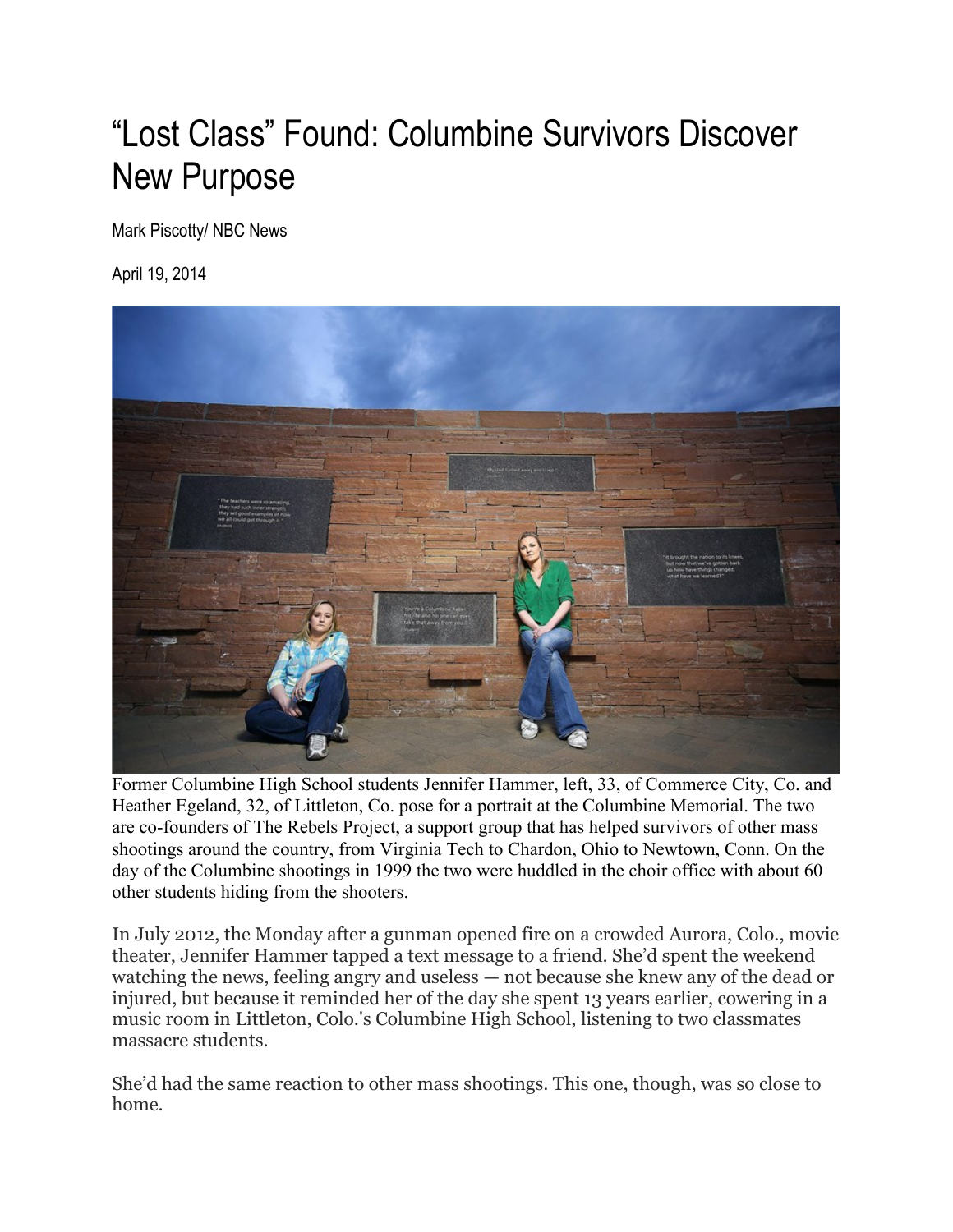Sitting among the children at the day-care center where she taught, Hammer texted Heather Egeland, who'd hid in that music room with her.

"What do you think about starting a group of shooting survivors that can be available for victims?" Hammer typed.

Egeland responded immediately: "I'm in."

That short exchange sent Hammer and Egeland on a journey to tend to the emotional injuries of survivors in Aurora and around the country. The project forced the two friends to confront old wounds of their own, and recognize, now 15 years after Columbine, that they still needed help themselves.

"We're all part of this terrible family," Hammer said. "So we might as well be there to comfort each other."

Hammer, 33, and Egeland, 32, are members of the Columbine Class of 1999, the seniors who graduated just weeks after the April 20 attack, in which 12 students and one teacher were murdered in a 49-minute rampage that ended with the shooters, both seniors, killing themselves.

Thrust into adulthood, the graduates went to college or got jobs where they were expected to heal and move on. But for many of the "lost class," as they are sometimes called, that never happened.



Former Columbine High School student Jennifer Hammer points to the choir group picture in her yearbook to fellow former student Heather Egeland at the Columbine Memorial on April 18. Marc Piscotty / for NBC News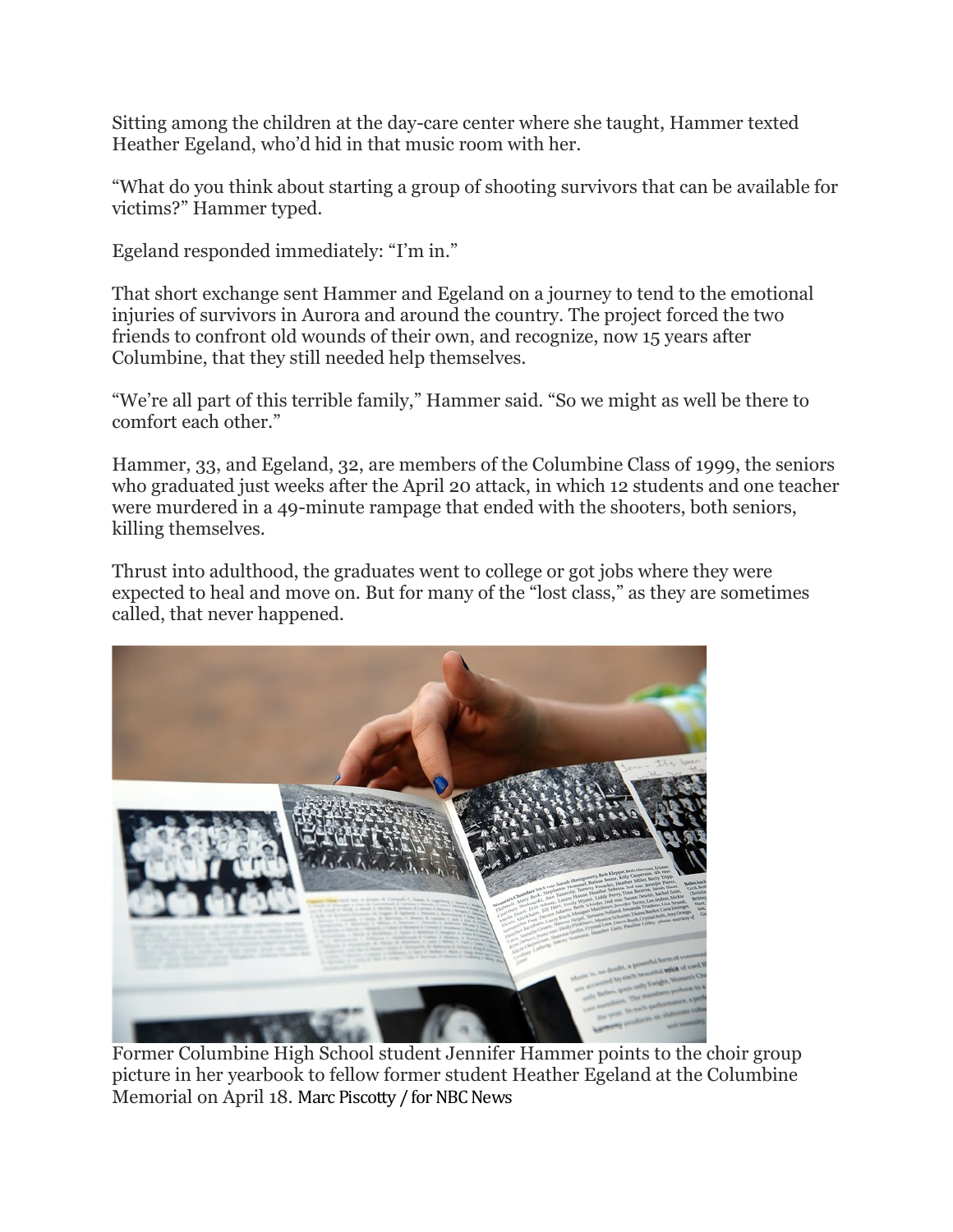"All you want to do is go back to how it was before," Egeland said. "And we were offered the perfect opportunity: we didn't have to go back and we didn't have to talk about it ever again if we didn't want to."

Some succumbed to drug use or drinking, or tried suicide. Others dropped out of school, or struggled with spouses. Some, including Hammer, convinced themselves that they'd weathered the worst of it. Others, like Egeland, knew they hadn't, but were ashamed to admit it.

Egeland enrolled in a local community college, and quickly failed out after encountering students and teachers who didn't understand why fire drills rattled her or why she couldn't write a paper on gun control. She worked in restaurants, where colleagues didn't recognize why she so badly needed to go home on 9/11. Humiliated, she stopped telling people about her experience, and chastised herself for being a sissy. "Eventually, time just passed," she said. "And I learned to cope with  $it - ish$ ."

## *"We're all part of this terrible family. So we might as well be there to comfort each other."*

Hammer put off college, working in day care for a period she called her "year of rebellion." The state offered therapy, which she stopped after two sessions because she didn't think she needed it. Then she persuaded herself to get on with a career and family. She went to school, became a teacher, got married, had a son. "It was the whole, just, trying to live your life normally," Hammer said.

Many members of the Class of 1999  $-$  and younger survivors, too  $-$  were doing the same things. When they ran into each other, they felt a bond. But they didn't get together formally until the 10-year anniversary of their graduation, when Principal Frank DeAngelis hosted a breakfast for them at the school.

For years, DeAngelis had expressed regret for not being able to take care of the seniors after they graduated. He'd urged everyone to get professional help, but the Class of 1999 left the nest too quickly. "A lot of these kids, and I still call them kids, didn't get into counseling," DeAngelis said. "I have parents now telling me, 'I wished we had listened.' Because now we're paying the price, and they're in their 30s."

The breakfast was, for many, the first time they'd returned since the shooting. They brought their spouses and young children. DeAngelis welcomed them warmly. They hugged and laughed. They visited rooms where they hid from the shooters. They cried, a lot.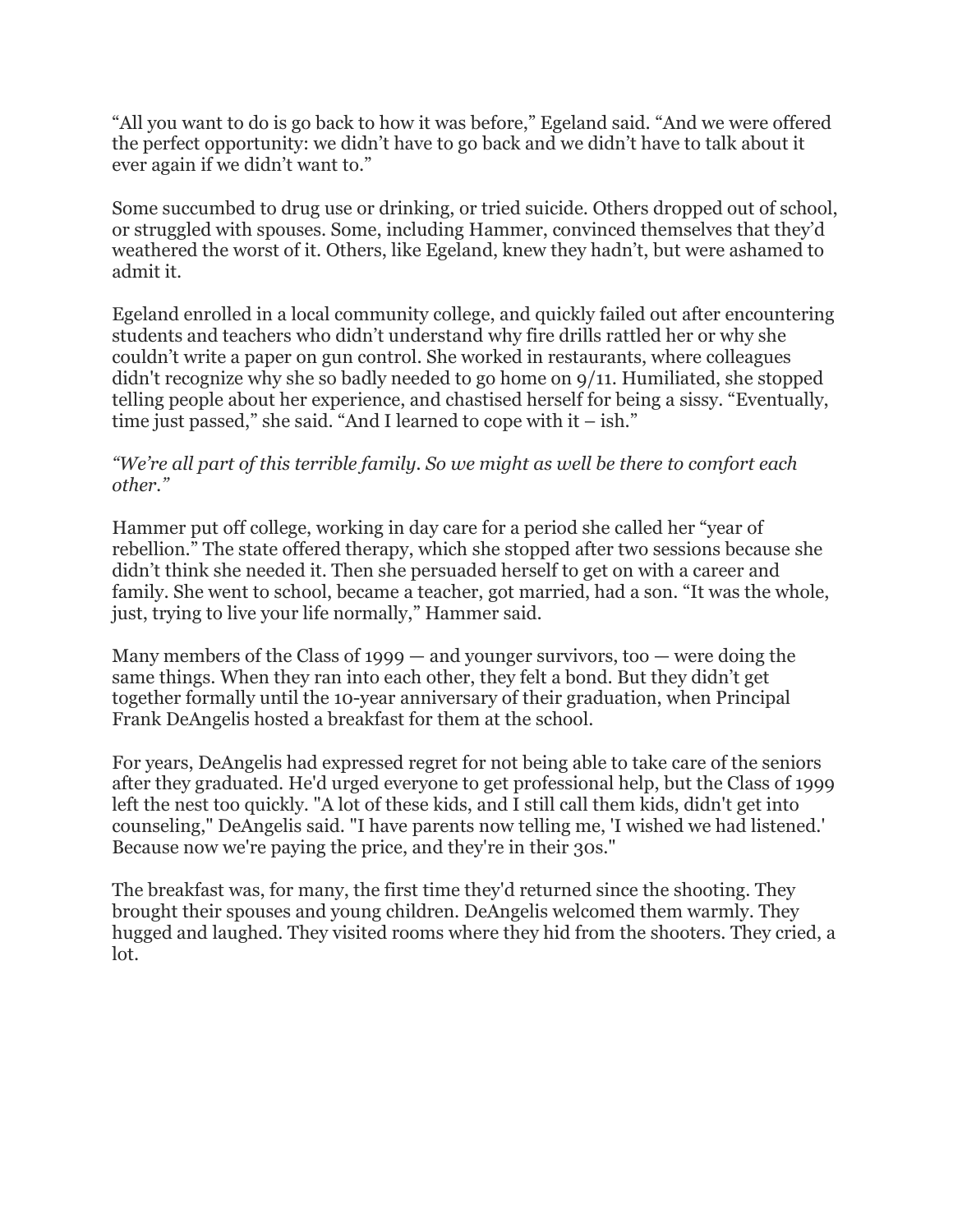

Columbine High School principal Frank DeAngelis in his office at Columbine High School. DeAngelis is retiring at the end of this school year after a 35-year career at the school as a teacher, coach and administrator. DeAngelis will have spent 18 years leading the school, driven in part by a personal pledge made after the attack that he would remain as principal until all the students in Columbine feeder schools at the time had graduated. He fulfilled that promise in 2012. Marc Piscotty / for NBC News file

Egeland realized afterward how important that event, the personal invitation to return, was to her. It made her feel like she mattered, and that she wasn't alone. From then on, instead of leaving town for the anniversary of the shooting, she began to invite other classmates to get together at the memorial at the edge of a park overlooking the school, or at a bar, or at someone's home. They just hung out and caught up on things, and the others appreciated the effort.

Then came the attack in the Aurora movie theater, just 20 miles from Columbine. For Hammer and Egeland and many of their classmates, it was like a cork had popped. The old feelings of anxiety and fear bubbled over.

Hammer had always wanted to do something for other survivors. A few months earlier, she'd recruited Egeland onto a letter-writing campaign for the people of Chardon, Ohio, which had just suffered a deadly high school shooting. This time, she wanted more.

On Aug. 1, 2012, 50 Columbine survivors packed into the sanctuary of Peace Mennonite Community Church in Aurora, just down the street from the movie theater. It was the first big meeting of The Rebels Project, which Hammer and Egeland created after that Monday morning text-message exchange. The goal of the group, named after the Columbine mascot, was to support the Aurora survivors, to help guide them through the treacherous months ahead.

The Columbine grads, many of whom were from the Class of 1999, arrived early, all wearing silver and blue Rebels gear. Egeland and Hammer encouraged them to share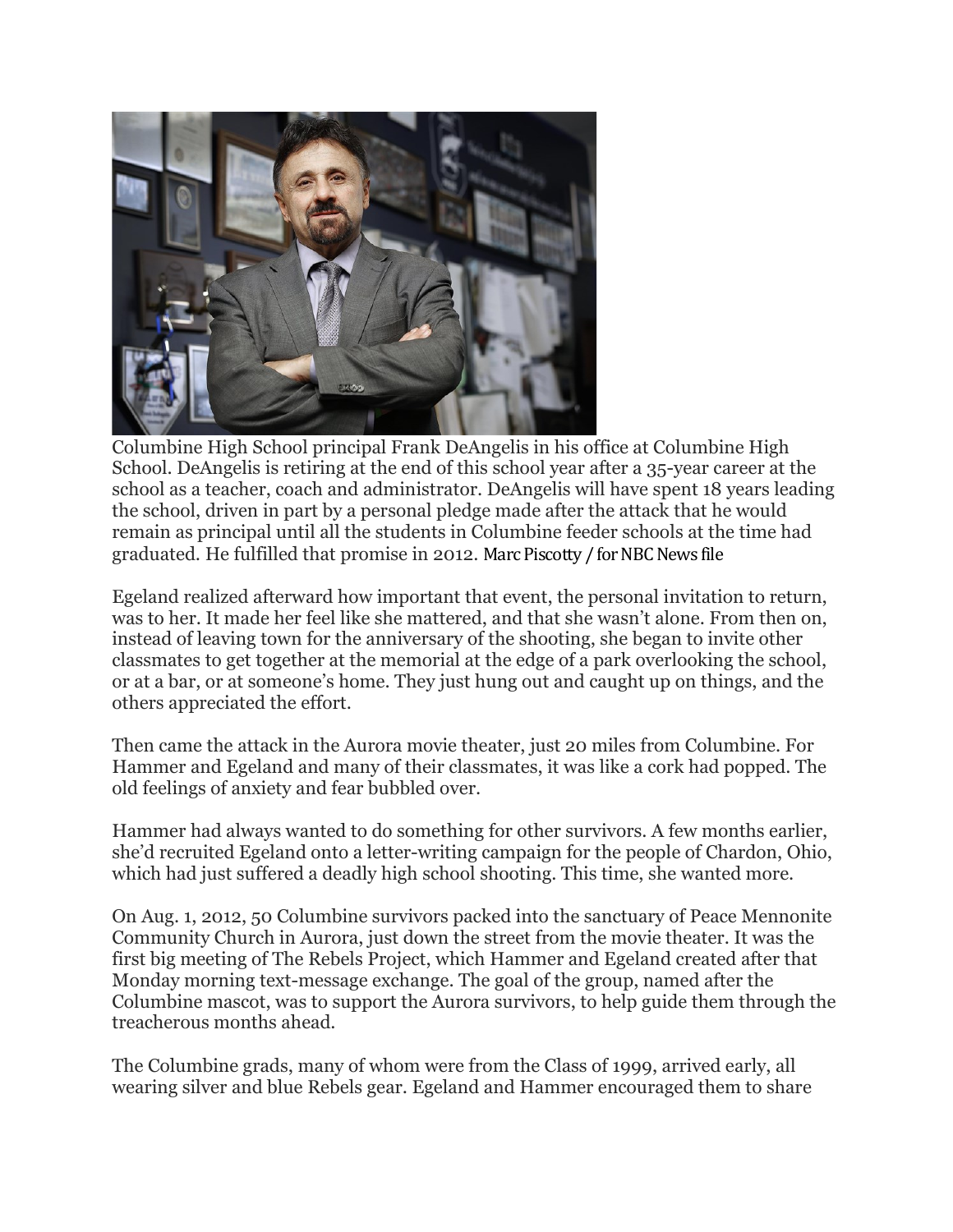whatever they wanted. They were nervous, but also relieved to be shaking off their feelings of helplessness.

The guests arrived, and the Rebels began telling their stories. One after another, they talked about how difficult it had been for them. Drugs, alcohol, suicide attempts. "The Columbine class was falling apart," Egeland recalled. "They were sobbing, couldn't complete their sentences. Couldn't finish their stories because they were too busy crying."

It was clear that the Aurora folks weren't the only ones who needed help.

"It was a turning point for us, just seeing that," Hammer said.

Classmates said they'd never realized how much pain they were still in, and how encouraging it was to know there were others in the same predicament. Some likened it to the missing piece of a puzzle. Others said they finally realized they needed therapy.

Hammer and Egeland organized more meetings: some for the Aurora survivors, others focused on the Columbine survivors. They created two private Facebook groups as extensions of those meetings. Among the guiding principles was that no one's experience was any better or worse than the others'. Everyone was on equal ground.

They began spreading the word to other survivor communities, adding to the list as new mass shootings happened. They learned to focus their outreach efforts a few months after a shooting, when the attention began to wane and loneliness set in.

"Our goal is to sort of be there when everybody else has moved on," Egeland said.

*"It gives me an outlet and recognition that I'm not alone and that there are people out there who can help."*

The Rebels Project has hosted and organized a fundraiser for a charity, The Avielle Foundation, created by the father of Avielle Rose Richman, a 6-year-old killed in the December 2012 shooting at Sandy Hook Elementary School in Newtown, Conn. They plan to visit Newtown this year as guests of local advocacy groups, the next step in what they hope will be more trips to survivor communities. Former classmates have formed a charity, Phoenix 999, that aims to raise money to help The Rebels Project travel.

"We can see ourselves after 20 years with Rebels Projects around the country, sent out to different locations to be support groups for people," Hammer said.

Jeremy Richman, Avielle's father, has become close with Egeland and Hammer. He makes the Rebels Project Facebook page a part of his weekly routine, mostly to counsel others in discussions that can be brutally frank: he helps them along, but cautions that there is no way to ever truly "move on," or fully heal.